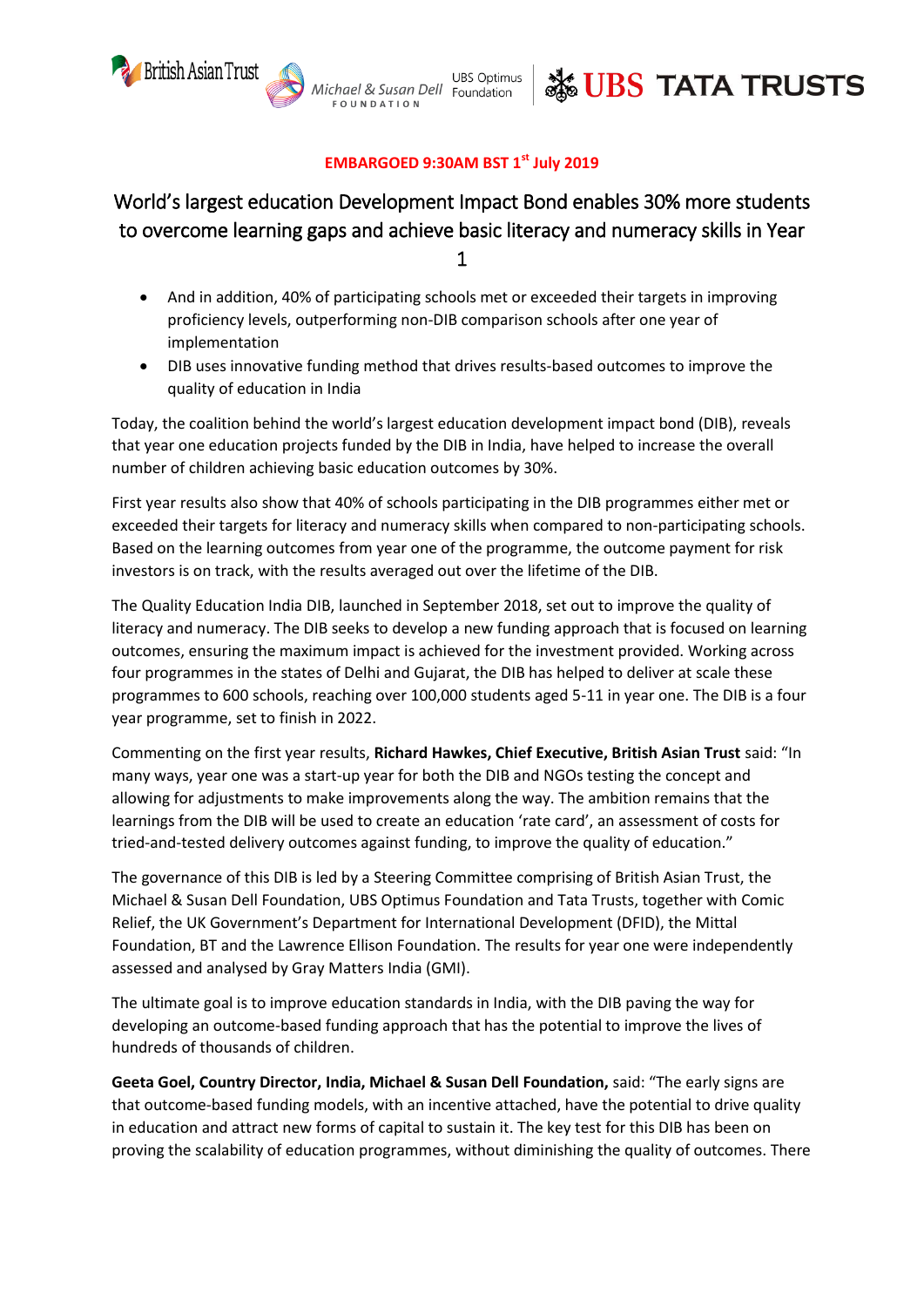

**UBS Optimus** chael & Susan Dell Foundation **FOUNDATION** 



are a number of key learnings from year one, which will help to inform the remainder of the programme, as well as future DIBs and government policy decisions."

Having analysed closely the year 1 results of all implementers, the coalition has taken the decision not to continue with one of the underperforming programmes, due to its declining efficacy compounded with some operational challenges.

Society for All Round Development (SARD) will now only deliver its direct remedial education programme, removing its indirect teacher training programme. However, the DIB will continue to deliver four programmes as it adds Mind Spark, a tech based online tool that helps children to improve their skills.

"The UBS Optimus Foundation takes the same business-minded approach to philanthropy that we do in all aspects of our work at UBS, so our clients can be sure it delivers the social return they should be getting from their contribution. We closely monitor the programmes we're funding, we challenge assumptions regularly, and we hold grantees to extremely high standards of performance. That's why we decided to discontinue one of our under-performing programmes**", said Phyllis Costanza, CEO UBS Optimus Foundation**.

### **ENDS**

*All results for year one are based on a study of a random sample of 12,473 students from 155 schools participating in the DIB and 14,585 students from 180 non-participating schools that are chosen as comparison groups for the participating population*

#### **Notes to editors**

#### **For further information, please contact:**

Matthew Whitbread, Instinctif Partners

E: [matthew.whitbread@instinctif.com](mailto:matthew.whitbread@instinctif.com) T: 020 7457 2003

James Cann, Instinctif Partners

E: [james.cann@instinctif.com](mailto:james.cann@instinctif.com) T: 020 7866 7867

#### **About the DIB:**

The DIB, the largest of its kind for funding education, raised USD 11 million in its first phase of funding. The structure includes a results-based finance mechanism, where the outcome funders only pay for successful results. If the outcomes are not fully achieved, funders will pay proportionate to the results achieved. The working capital used by NGOs to deliver the programmes is provided by the 'risk' investor, in this case UBS Optimus Foundation. If successful, the investor is able to recover their capital and earn a return if pre-determined education outcomes are met.

Whereas other forms of education funding has previously focused on measuring the number of children in schools, the DIB focuses on the quality of education by measuring improved literacy and numeracy.